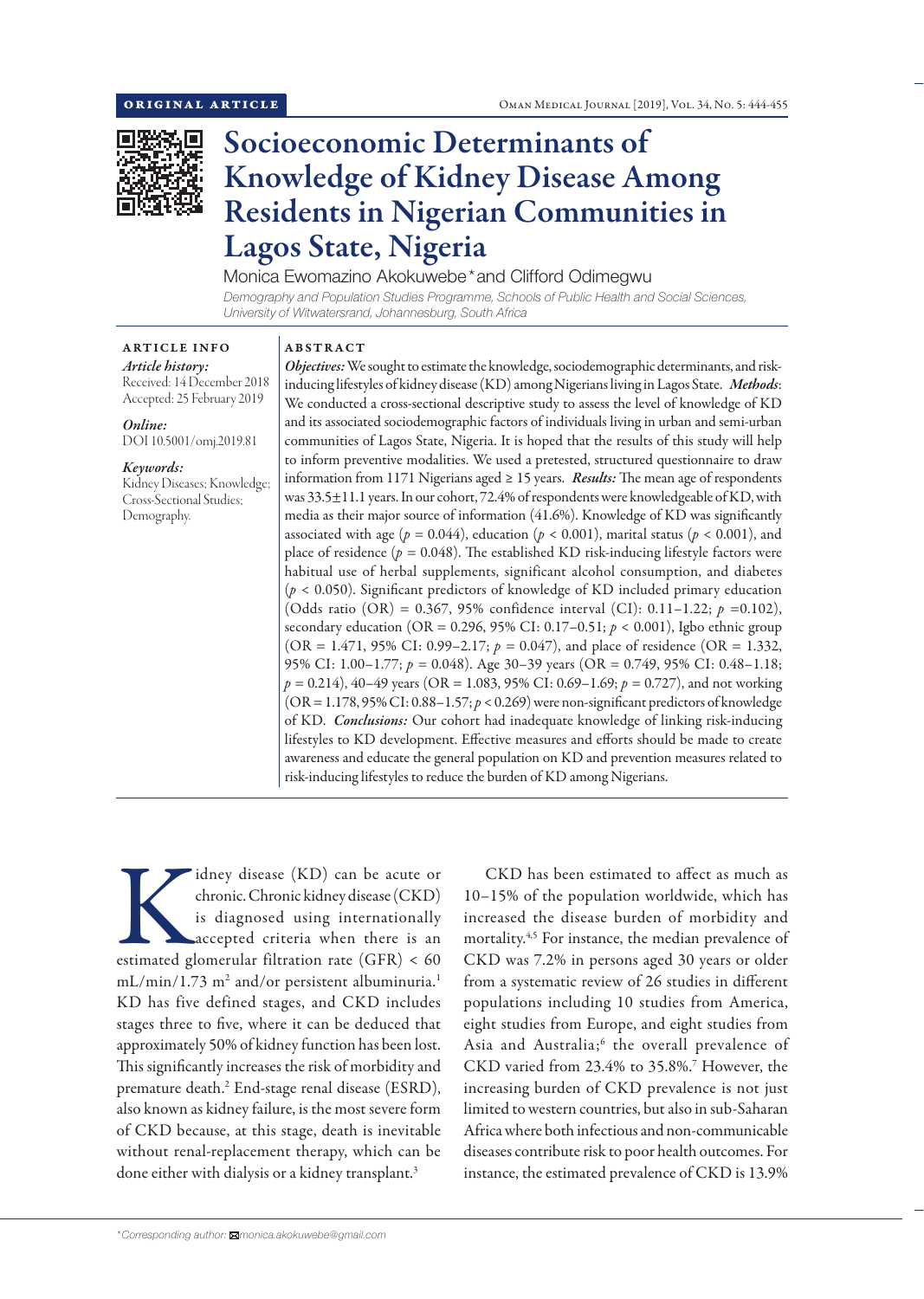in sub-Saharan Africa, which is similar to global prevalence estimates of 13.4%.5,8,9 The incidence rate of CKD is projected to increase disproportionately. Countries in sub-Saharan Africa face numerous problems where health transitions are characterized by rapid urbanization, low life expectancy, structural difficulties, unemployment, gender imbalances in access to social well-being, and poverty. Thus, poor health infrastructures and the absence of health screening and prevention programs are systemic factors that further accentuate the risk of KD.

Community studies in Nigeria have reported the prevalence of CKD to be 11.4-18.8%.<sup>2,7</sup> For instance, in one study, the enormity of CKD in Nigeria (with the situation in tertiary healthcare in Southeast of Nigeria as a reference) revealed that ESRD cases accounted for 8% of all medical admissions and 42% of renal admissions.10 However, there is a dearth of community-based data on the epidemiology of CKD in Nigeria. The prevalence of CKD in Nigeria ranges from 8–45%, and the reported prevalence largely depends on the population studied (urban/rural or general/at-risk population) and methodology.2,11,12 Similarly, proteinuria, a well-accepted marker of CKD, is common in the general population ranging from  $4.7\%$  in South-south Nigeria<sup>13</sup> to  $23.9\%$ <sup>14</sup> in Southwest Nigeria. Thus, the prevalence is likely to increase as KD risk factors are projected to increase in the coming years, especially in countries with emerging economies.<sup>8,15</sup>

In Nigeria, and as well as in many other African countries, biomedical risk factors such as hypertension, diabetes, and chronic glomerulonephritis are common in the general population. Thus, poor knowledge of the health implications of these biomedical risk factors often underscore the need for screening and early detection of the disease.<sup>2,10,16</sup> Other causes, which include genetic (hereditary) and modifiable causes (socioeconomic, lifestyle, and culture), have also been identified as risk factors. In Nigeria, there is low knowledge and awareness of KD risk factors in certain populations.10 In some instances, the causes may be unclear because of the advanced nature of the disease, and could be associated with unknown causes from in and around the environment. Also, the scarcity of kidney replacement therapy facilities is significantly associated with economic and public health burden where few severe KD patients can afford to pay for renal-replacement therapy.10

In Nigeria, the peak prevalence of CKD is between the third and fifth decade of life, which contributes to manpower shortages and economic waste.16,17 The burden of the disease has increased significantly and the lack of a national renal registry and coordinated national health policies have affected the equitable allocation of resources and restricted the efforts towards effective planning and control measures.18 The initial stages of KD can be asymptomatic, and early detection is problematic for many patients. Besides, undiagnosed and untreated KD sufferers may gradually advance to ESRD, and costly renal therapy treatment becomes essential to sustain the patients' life.<sup>10</sup>

The major challenge of individuals with KD is the late presentation in an advanced stage which is stemmed from poor knowledge of the disease and its risk factors as cited by many studies.<sup>2,19</sup> To a great extent, knowledge is central to social behavior and the level of knowledge on any issue/phenomenon will have implication for man's disposition towards it. Knowledge affects the ability to make informed decisions. Thus, medical knowledge of any health condition will inform an individual's actions towards the health condition and health-seeking behavior.<sup>20</sup> Specifically, knowledge of KD will make people take actions to avoid kidney problems and get knowledge on how to manage one if it exists.

Epidemiological studies have shown a low knowledge of KD risk factors in developed countries. For instance, in the US, the awareness of CKD among individuals with a GFR of 15–60 mL/min was 24.3%,<sup>21</sup> while in Australia only 2.8% and 8.6% of the population studied were able to cite hypertension and diabetes, respectively, as CKD risk factors.22 In a study among African Americans, only 23.7% knew at least one laboratory test for KD, and < 3.0% agreed that CKD is an important health condition.23 However, awareness of CKD was higher among people with the advanced stage of the disease.<sup>24</sup> However, studies on knowledge and awareness of KD in Nigeria is scanty, as most were hospital-based.

Improving the public's knowledge of KD and its risk factors is an important strategy for CKD prevention. Therefore, this study sought to estimate the level of knowledge of KD and its main sociodemographic determinants in order to strategize on preventive modalities using the information gathered from Nigerian population in Lagos State.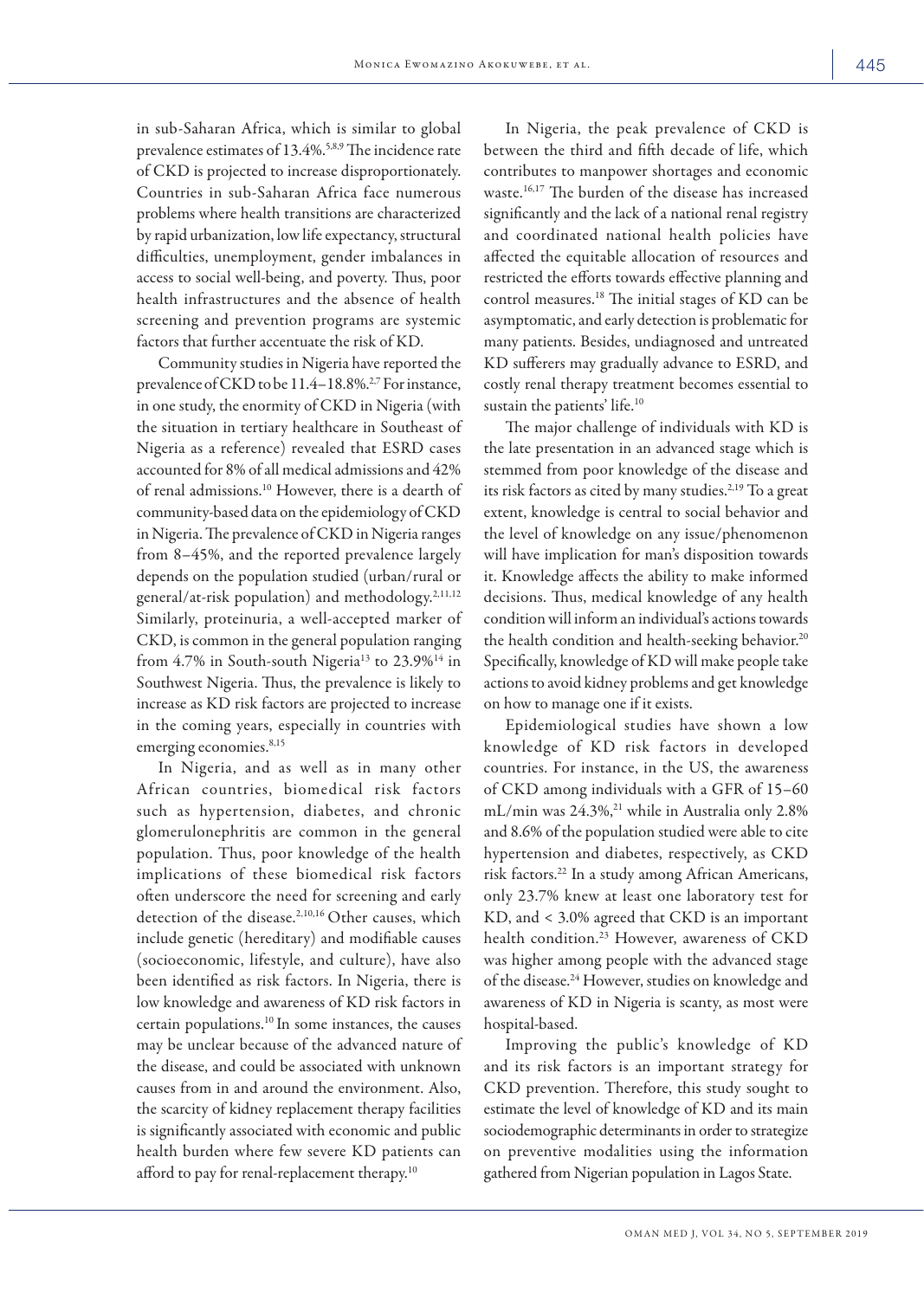## METHODS

We conducted a cross-sectional study in six urban and two semi-urban local government areas of Lagos State, located in the Southwestern part of Nigeria. The six urban (Agege, Ajeromi-Ifelodun, Lagos Island, Lagos Mainland, Kosofe, and Somolu) and two semi-urban (Epe and Ikorodu) areas were randomly selected from sixteen urban and four semi-urban local government areas in Lagos State. Lagos State was selected for this study owing to the fact that it was featured prominently as one of the KD-prone states in 2015.<sup>25</sup>

An earlier hospital-based study highlighted the enormity of CKD in Nigeria reporting a prevalence that ranged from  $8\%$  to  $42\%,^{10}$  while a previous community-based study reported a prevalence of 27.2%.26 The sample size of this study was extrapolated from that value with 95% confidence interval (CI) and 5% error margin using the appropriate formula for study population  $> 10000^{27}$ giving us 1071 participants. Participants had to be ≥ 15 years to be included in the study. This number was increased to 1757 to make allowance for 10% possible non-responders and increase the scope of the study. Respondents who were  $\geq 15$  years, non-Nigerian by nationality, and those who did not give informed consent were excluded from the study.

A multi-stage systematic sampling technique was used. According to the National Population Commission (NPC) of Nigeria census of 2006, the estimated population of the six urban and two semi-urban areas selected for this study, projected to 2016, was 2 741 396. The projection formular was adopted from similar studies.<sup>2,28</sup> There are 246 wards in Lagos State and 24 wards were randomly selected by balloting, and these served as sampling units for this study. One hundred and thirteen enumeration areas (EAs) (representing 30%) of the total EAs were selected randomly. The population aged 15 years and above in the selected EAs was estimated using the NPC figures giving 421757. Dividing this estimated population (421 757) by the sample size (1757) gave the sampling interval for the systematic selection of participants, which was approximately 1:10. Hence, one in every ten respondents was enrolled for the study. Selected houses where every 10th respondent was residing were given unique numbers for identification. The Kish conversion sheet was used to select the participants in each household.29,30 In situations where selected EAs were not adjoined,

the first house in the next EA was regarded as a continuation of the previous EA and the selection procedure continued.

The questionnaire used in this study was developed based on the KD knowledge evaluation questionnaire originated from the National Kidney Disease Education Program. Also, several previous KD knowledge surveys<sup>2</sup> were used for this purpose. Its validity was confirmed by a panel of experts, including five medical sociologist professors, health demographers, and public health professionals. The questionnaire was pretested in a pilot study comprised of 200 respondents to ensure its clarity and relevance. The pilot study results were reviewed critically and further minor modifications were made to improve the clarity and comprehensibility of the questions. The estimated time for completing the questionnaire was approximately 15 minutes.

The results of the pre-test were not included in the final analysis. In addition, the questionnaire had two parts. The first part concerned demographics and comprised of questions concerning educational status, age, occupation, religion, ethnicity, employment status, and household income. The second part was composed of 30 multiple-choice questions to determine knowledge of KDs, which was the outcome of interest in this study. With a score range of 0–59, a binary variable was created with a mean score of 28.37, where knowledge score of 0–28 were coded '0' (low knowledge) and score of 29–59 were coded '1' (high knowledge). The predictor variables/sociodemographic factors (age, sex, educational status, marital status, religion, ethnic group, employment status, and monthly income) were used to explain the outcome variable. Other explanatory variables were the risk-inducing lifestyles (including both modifiable and biomedical risk factors) to give a composite lifestyle pattern of Nigerians residing in Lagos State.

The study was approved by the University of Ibadan Social Sciences and Humanities Research Ethics Committee (SSHEC), Nigeria (UI/ SSHEC/14/0003).

The data were analyzed using the SPSS Statistics (IBM Corp. Released 2012. IBM SPSS Statistics for Windows, Version 21.0. Armonk, NY: IBM Corp.) The data were presented as mean±standard deviation for continuous variables and proportions for categorical variables. The chi-square test was used to explain the associations of the predictor variables

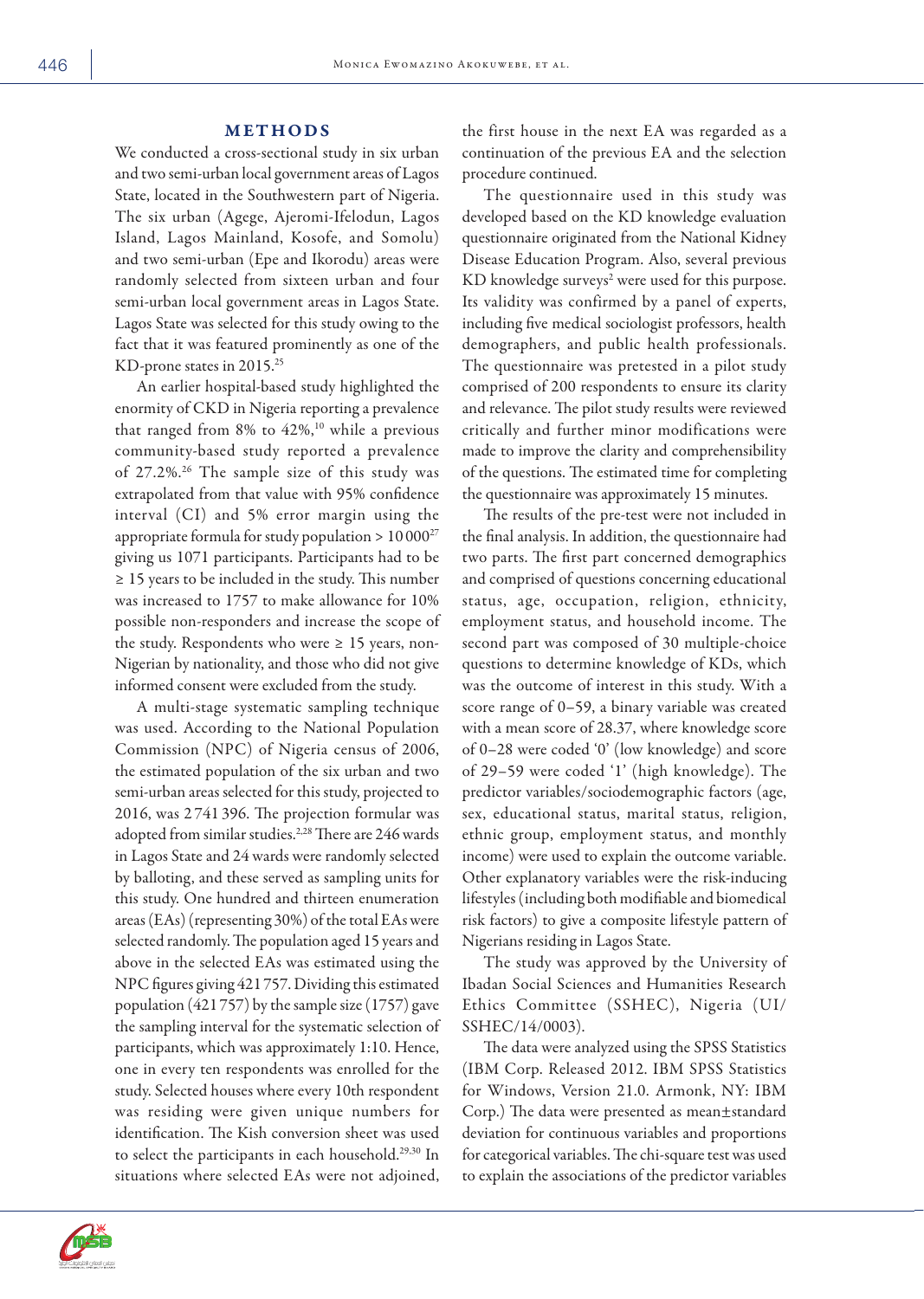on the outcome variable. Binary logistics regression was used to estimate the influence of the independent variables (sociodemographic factors) as a predictor of the outcome variable (knowledge levels).

# RESULTS

A total of 1171 respondents completed the study; 586 respondents who took part in the study did not complete either questionnaire or did not have any knowledge of KD and were excluded from the analysis. Table 1 shows the sociodemographic characteristics of the respondents. The mean age of respondents was 33.5±11.1 years with a male to female ratio of 1:0.9 completed the study. Two hundred and sixty (30.1%) respondents and 139 (45.3%) respondents in urban and semi-urban areas, respectively, were aged 30–39 years old. Over half had tertiary education (59.3%) in the urban areas and over three-quarters (77.9%) in semi-urban areas. A greater proportion of the respondents were employed (74.7%) and had a high socioeconomic status (50.7% in urban areas and 48.2% in semiurban areas) [Table 1].

Figure 1 shows respondents with low and high levels of knowledge of KD. The results revealed that the majority of respondents in this study had high knowledge levels (72.4%).

Majorly, respondents reported media as one of their sources of information on KD [Figure 2].

Table 2 shows the proportion of respondents with low and high knowledge in relation to different sociodemographic variables. Place of residence (*p =* 0.048), age (*p =* 0.044), educational level  $(p < 0.001)$ , and marital status  $(p < 0.001)$  were all found to have a significant association with knowledge scores.

The predictors of risk-inducing lifestyles of KDs included significant consumption of herbal supplements (adjusted odds ratio (AOR) = 0.668, 95% CI: 0.51–0.88; *p =* 0.004), significant alcohol consumption (AOR = 0.751, 95% CI: 0.57–0.99; *p =* 0.044) and diabetes (AOR = 0.583, 95% CI: 0.44–0.77; *p* < 0.001) [Table 3].

Table 4 shows the binary logistic regression analysis of the adjusted independent predictors of knowledge scores of KD. The results revealed that respondents with primary ( $OR = 0.367$ ,  $p = 0.102$ ) or secondary (OR =  $0.296$ ,  $p < 0.001$ ) education had significantly negative increased odds of KD



Figure 1: Percentage of respondents with low and high levels of knowledge of kidney diseases.

knowledge compared with their counterparts with no education. While those with tertiary level education  $(OR = 0.650, p = 0.003)$  have lower negative odds KD knowledge compared to respondents with no education (not significant). Conversely, respondents from Hausa ethnic group (OR =  $1.549$ ,  $p = 0.074$ ) have significant decreased odds of KD knowledge compared with those from the Yoruba ethnic groups. While respondents from Igbo ( $OR = 1.471$ ,  $p = 0.047$ ) and other ethnic groups (OR = 0.897, *p =* 0.744) have decreased odds of KD knowledge compared with those from Yoruba ethnic groups. In addition, respondents from semi-urban areas  $(OR = 1.332, p = 0.048)$  have decreased odds of KD knowledge compared with those from urban areas [Table 4].



Figure 2: Respondents' sources of information on kidney diseases.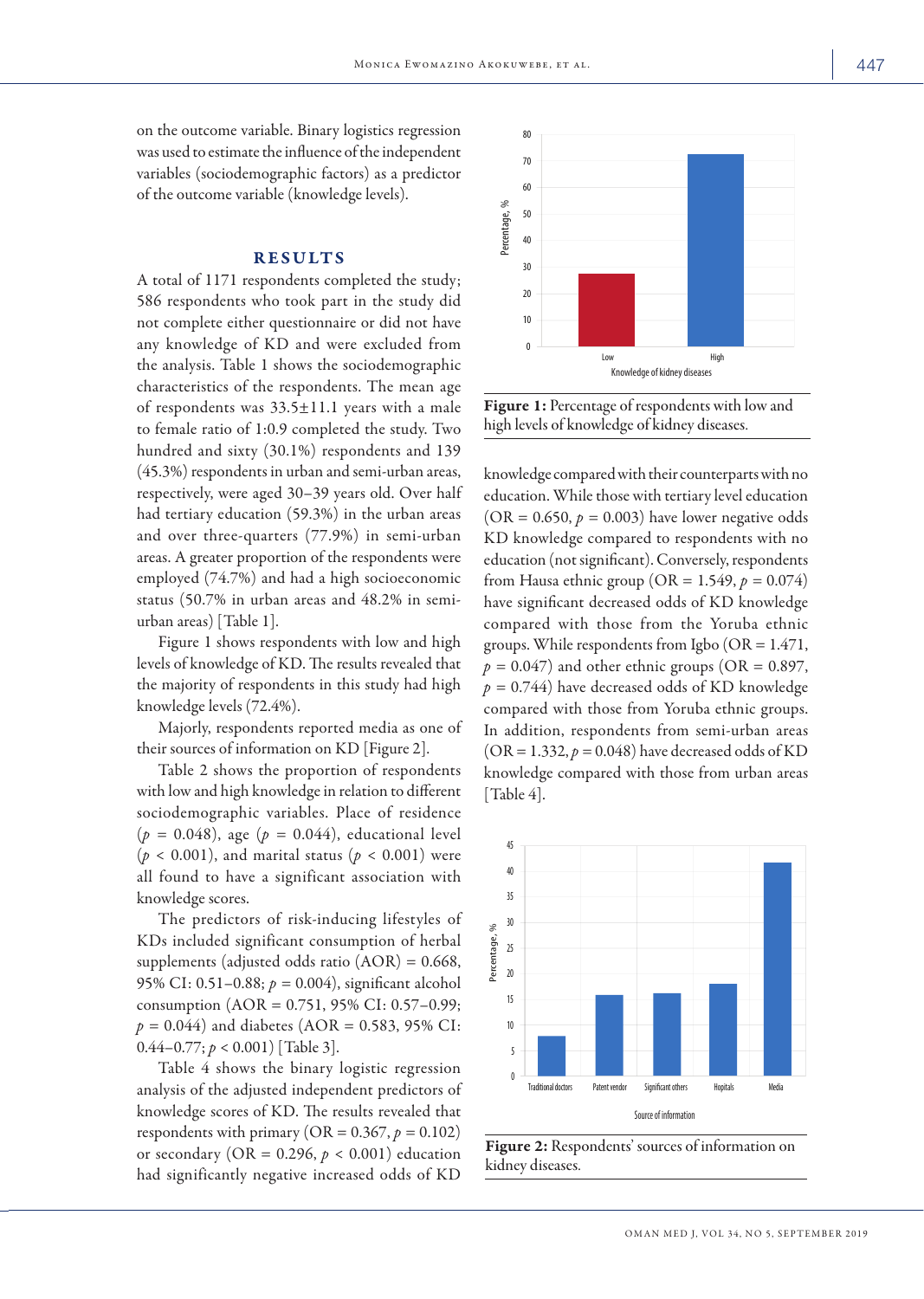| Variables                | Urban, n (%)    | Semi-urban, n (%) | Total, n (%)    | $\chi^2$ |
|--------------------------|-----------------|-------------------|-----------------|----------|
| Age, mean ± SD, years    | $32.4 \pm 10.9$ | $36.5 \pm 11.0$   | $33.5 \pm 11.1$ |          |
| Age, years               |                 |                   |                 |          |
| $< 20\,$                 | 139(16.1)       | 13(4.2)           | 152(13.0)       | 62.037*  |
| $20 - 29$                | 216(25.0)       | 80(26.1)          | 296 (25.3)      |          |
| $30 - 39$                | 260(30.1)       | 139(45.3)         | 399 (34.1)      |          |
| $40 - 49$                | 126 (14.6)      | 61(19.9)          | 187(16.0)       |          |
| $50 +$                   | 123(14.2)       | 14(4.6)           | 137(11.7)       |          |
| <b>Sex</b>               |                 |                   |                 |          |
| Male                     | 455(52.7)       | 172(56.0)         | 627(53.0)       | 1.031    |
| Female                   | 409 (47.3)      | 135 (44.0)        | 544 (46.5)      |          |
| <b>Educational level</b> |                 |                   |                 |          |
| No schooling             | 11(1.3)         | 0(0.0)            | 11(0.9)         | 39.021*  |
| Primary                  | 55 $(6.4)$      | 4(1.3)            | 59 $(5.0)$      |          |
| Secondary                | 286 (33.1)      | 64(20.8)          | 350 (29.9)      |          |
| Tertiary                 | 512 (59.3)      | 239 (77.9)        | 751 (64.1)      |          |
| Ethnic group             |                 |                   |                 |          |
| Yoruba                   | 483 (55.9)      | 180 (58.6)        | 663 (56.6)      | 13.555*  |
| Igbo                     | 219(25.3)       | 96(31.3)          | 315 (26.9)      |          |
| Hausa                    | 45(5.2)         | 9(2.9)            | 54(4.6)         |          |
| Others                   | 117(13.5)       | 22(7.2)           | 139(11.9)       |          |
| Marital status           |                 |                   |                 |          |
| Single                   | 537 (55.9)      | 157(51.1)         | 694(59.3)       | 13.346*  |
| Married                  | 292 (33.8)      | 139(45.3)         | 431 (36.8)      |          |
| Separated/divorced       | 18(2.1)         | 7(2.3)            | 25(2.1)         |          |
| Widowed                  | 17(2.0)         | 4(1.3)            | 21(1.8)         |          |
| Religion                 |                 |                   |                 |          |
| Christianity             | 669 (77.4)      | 223 (72.6)        | 892 (76.2)      | 33.221*  |
| Islam                    | 184 (21.3)      | 66(21.5)          | 250(21.3)       |          |
| Traditionalist           | 10(1.2)         | 5(1.6)            | 15(1.3)         |          |
| Others                   | 1(0.1)          | 13(4.2)           | 14(1.2)         |          |
| <b>Employment status</b> |                 |                   |                 |          |
| Working                  | 627(72.6)       | 248 (80.8)        | 875 (74.7)      | 8.088*   |
| Not working              | 237(27.4)       | 59 (19.2)         | 296 (25.3)      |          |
| Monthly income           |                 |                   |                 |          |
| Low                      | 197(22.8)       | 119 (38.8)        | 316 (27.0)      | 39.569*  |
| Middle                   | 229 (26.5)      | 40(13.0)          | 269(23.0)       |          |
| High                     | 438 (50.7)      | 148 (48.2)        | 586 (50.0)      |          |

Table 1: Respondents' sociodemographic characteristics by location who have knowledge of kidney diseases  $(n = 1171)$ .

*\*Significant at p < 0.050. SD: standard deviation.*

Other variables such as socioeconomic status, age (20-29 and 30-39 years), sex (female), and marital status (married and separated/divorced) were negatively associated with decreased odds of KD knowledge among the respondents (not significant). While age (40-50+years) were positively associated with decreased odds of KD knowledge among respondents (not significant) [Table 4].

# DISCUSSION

The results of this study showed a high level of knowledge of KD among Nigerian communities. The prevalence of high knowledge in our cohort was 72.4%. This is similar to reports of other studies.2,3,31 In this study, the prevalence of KD knowledge was higher than the 9.5% knowledge and 10.0% awareness level reported by Tamura et al.32

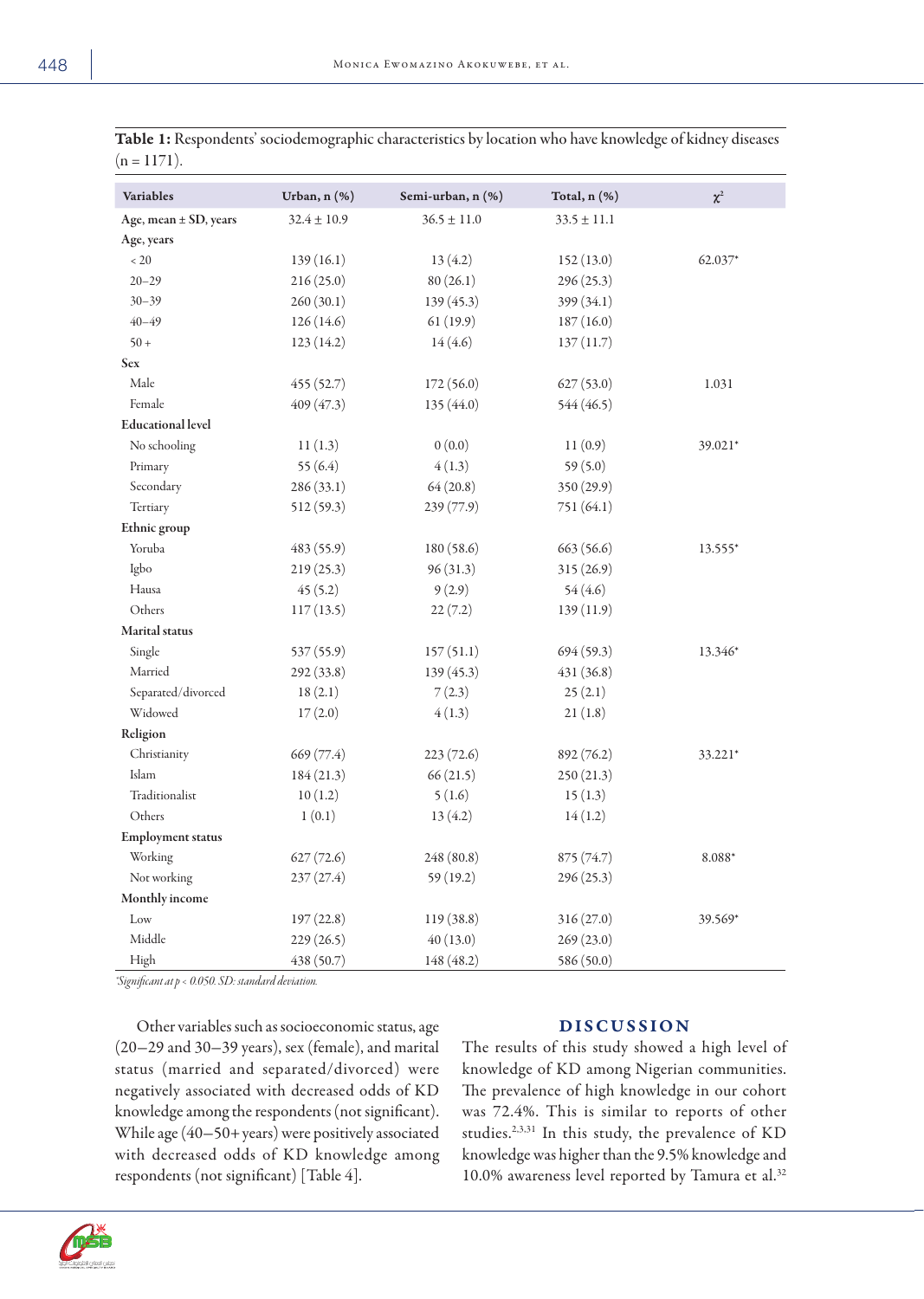| Sociodemographic         |                | Knowledge status of kidney diseases | <b>Total</b> | $p$ -value |           |          |
|--------------------------|----------------|-------------------------------------|--------------|------------|-----------|----------|
| variables                | Low            |                                     | High         |            | $n(\%)$   |          |
|                          | $(n = 323)$    | %                                   | $(n = 848)$  | %          |           |          |
| <b>Sex</b>               |                |                                     |              |            |           |          |
| Male                     | 185            | 29.5                                | 442          | 70.5       | 627(100)  | 0.114    |
| Female                   | 138            | 25.4                                | 406          | 74.6       | 544 (100) |          |
| Age, years               |                |                                     |              |            |           |          |
| $< 20\,$                 | 53             | 34.9                                | 99           | 65.1       | 152(100)  | $0.044*$ |
| $20 - 29$                | 53             | 31.4                                | 203          | 68.6       | 296 (100) |          |
| $30 - 39$                | 96             | 24.1                                | 303          | 75.9       | 399 (100) |          |
| $40 - 49$                | 46             | 24.6                                | 141          | 75.4       | 187 (100) |          |
| $50 +$                   | 35             | 25.5                                | 102          | 74.5       | 137 (100) |          |
| <b>Educational level</b> |                |                                     |              |            |           |          |
| None                     | 5              | 45.5                                | 6            | 54.5       | 11(100)   | $0.000*$ |
| Primary                  | 30             | 50.8                                | 29           | 49.2       | 59 (100)  |          |
| Secondary                | 112            | 32.0                                | 238          | 68.0       | 350 (100) |          |
| Tertiary                 | 176            | 23.4                                | 575          | 76.6       | 751 (100) |          |
| Ethnic group             |                |                                     |              |            |           |          |
| Yoruba                   | 175            | 26.4                                | 488          | 73.6       | 663 (100) | 0.072    |
| Igbo                     | 80             | 25.4                                | 235          | 74.6       | 315 (100) |          |
| Hausa                    | 20             | 37.0                                | 34           | 63.0       | 54(100)   |          |
| Others                   | 48             | 34.5                                | 91           | 65.5       | 139 (100) |          |
| Marital status           |                |                                     |              |            |           |          |
| Single                   | 224            | 32.3                                | 470          | 67.7       | 694 (100) | $0.000*$ |
| Married                  | 94             | 21.8                                | 337          | 78.2       | 431 (100) |          |
| Separated/divorced       | $\mathbf{1}$   | 4.0                                 | 24           | 96.0       | 25(100)   |          |
| Widowed                  | 4              | 19.0                                | 17           | 81.0       | 21(100)   |          |
| Religion                 |                |                                     |              |            |           |          |
| Christianity             | 257            | 28.8                                | 635          | 71.2       | 892 (100) | 0.181    |
| Islam                    | 61             | 24.4                                | 189          | 75.6       | 250 (100) |          |
| Traditional              | $\overline{4}$ | 26.7                                | 11           | 73.3       | 15(100)   |          |
| Others                   | $\mathbf 1$    | 7.1                                 | 13           | 92.9       | 14(100)   |          |
| <b>Employment status</b> |                |                                     |              |            |           |          |
| Working                  | 234            | 26.7                                | 641          | 73.3       | 875 (100) | 0.269    |
| Not working              | 89             | 30.1                                | 207          | 69.9       | 296 (100) |          |
| Socioeconomic status     |                |                                     |              |            |           |          |
| Low                      | 89             | 28.2                                | 227          | $71.8\,$   | 316 (100) | 0.223    |
| Middle                   | $84\,$         | 31.2                                | 185          | 68.8       | 269 (100) |          |
| High                     | 150            | 25.6                                | 436          | 74.4       | 586 (100) |          |
| Place of residence       |                |                                     |              |            |           |          |
| Urban                    | 225            | 26.0                                | 639          | 74.0       | 864 (100) | $0.048*$ |
| Semi-urban               | 98             | 31.9                                | 209          | 68.1       | 307 (100) |          |

|  |  |  | <b>Table 2:</b> Knowledge scores of kidney diseases by sociodemographic variables $(n = 1171)$ . |  |  |  |  |  |  |  |  |  |  |  |
|--|--|--|--------------------------------------------------------------------------------------------------|--|--|--|--|--|--|--|--|--|--|--|
|--|--|--|--------------------------------------------------------------------------------------------------|--|--|--|--|--|--|--|--|--|--|--|

*\*Significant at p < 0.050.*

Similarly, Shah et al,<sup>33</sup> reported a lower prevalence of KD knowledge and awareness (49.4% and 23.0%, respectively). A study in the Iranian community indicated a relative lower limited knowledge of KD. 34 However, studies in developing countries revealed lack of KD knowledge among patients before they

reported to a hospital with symptoms of CKD. 2,35 In developed countries, such as America, only one-third of CKD diagnosed American patients were aware of CKD and its possible treatment modalities.<sup>36,37</sup> Thus, educational programs should incorporate healthy practices towards prevention and early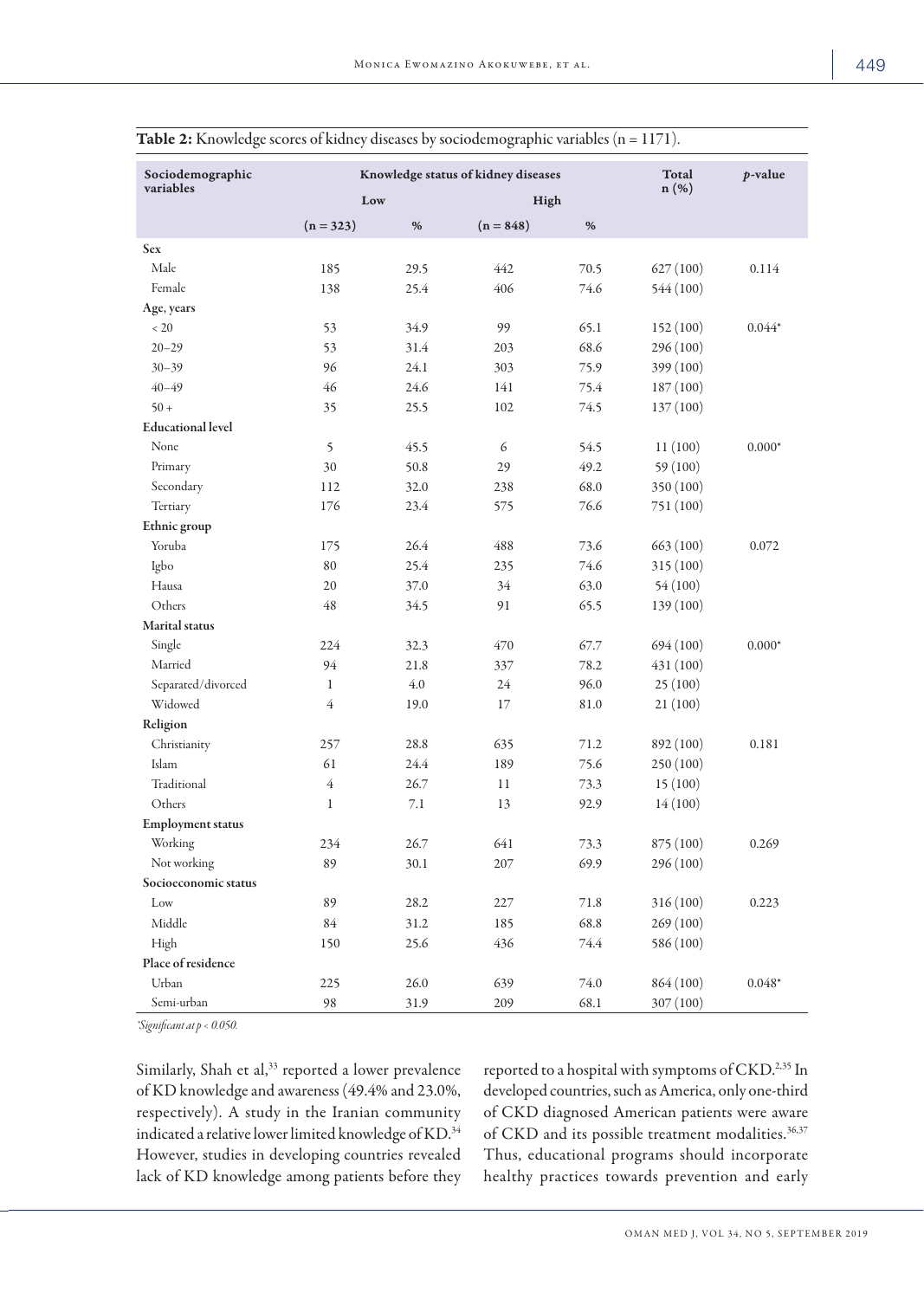Table 3: Univariate analysis to determine the risk-inducing lifestyles for kidney disease among the study respondents ( $n = 1171$ ).

| Modifiable risk factors                                  | Urban<br>$(n = 864),$<br>$n(\%)$ | Semi-urban<br>$(n = 307),$<br>$n(\%)$ | Total,<br>$n(\%)$ | Odds ratio<br>(OR) | 95% CI        | $p$ -value |
|----------------------------------------------------------|----------------------------------|---------------------------------------|-------------------|--------------------|---------------|------------|
| Habitual medicine intake without<br>medical prescription |                                  |                                       |                   |                    |               |            |
| Yes                                                      | 226(71.3)                        | 91(28.7)                              | 317 (100)         | 0.841              | $0.63 - 1.12$ | 0.238      |
| N <sub>o</sub>                                           | 638 (74.7)                       | 216(25.3)                             | 854 (100)         |                    |               |            |
| Habitual analgesic intake                                |                                  |                                       |                   |                    |               |            |
| Yes                                                      | 166(82.2)                        | 36(17.8)                              | 202(100)          | 0.864              | $0.54 - 1.88$ | 0.358      |
| N <sub>o</sub>                                           | 4(100)                           | $0(0.0\%)$                            | 4(100)            |                    |               |            |
| Habitual use of herbal supplements                       |                                  |                                       |                   |                    |               |            |
| Yes                                                      | 230 (68.0)                       | 108 (32.0%)                           | 338 (100)         | 0.668              | $0.51 - 0.88$ | $0.004*$   |
| N <sub>o</sub>                                           | 634(76.1)                        | 199 (23.9)                            | 833 (100)         |                    |               |            |
| Excessive use of herbal remedies (agbo)                  |                                  |                                       |                   |                    |               |            |
| Yes                                                      | 370 (72.1)                       | 143 (27.9)                            | 513 (100)         | 0.859              | $0.66 - 1.12$ | 0.255      |
| No                                                       | 494 (75.1)                       | 164 (24.9)                            | 658 (100)         |                    |               |            |
| Significant alcohol consumption                          |                                  |                                       |                   |                    |               |            |
| Yes                                                      | 240 (69.8)                       | 104(30.2)                             | 344 (100)         | 0.751              | $0.57 - 0.99$ | $0.044*$   |
| No                                                       | 624(75.5)                        | 203(24.5)                             | 827 (100)         |                    |               |            |
| <b>Excessive cigarette smoking</b>                       |                                  |                                       |                   |                    |               |            |
| Yes                                                      | 65(72.2)                         | 25(27.8)                              | 90(100)           | 0.918              | $0.57 - 1.48$ | 0.726      |
| No                                                       | 799 (73.9)                       | 282(26.1)                             | 1081 (100)        |                    |               |            |
| Lack of moderate/vigorous exercise                       |                                  |                                       |                   |                    |               |            |
| Yes                                                      | 687 (74.3)                       | 238(25.7)                             | 925(100)          | 1.125              | $0.82 - 1.54$ | 0.462      |
| No                                                       | 177(72.0)                        | 69(28.0)                              | 246 (100)         |                    |               |            |
| Sedentary behaviors                                      |                                  |                                       |                   |                    |               |            |
| Yes                                                      | 250 (71.6)                       | 99 (28.4)                             | 349 (100)         | 0.855              | $0.65 - 1.13$ | 0.276      |
| No                                                       | 614(74.7)                        | 208(25.3)                             | 822 (100)         |                    |               |            |
| <b>Biomedical risk factors</b>                           |                                  |                                       |                   |                    |               |            |
| Hypertension                                             |                                  |                                       |                   |                    |               |            |
| Yes                                                      | 425(76.4)                        | 131(23.6)                             | 536 (100)         | 1.210              | $0.92 - 1.59$ | 0.179      |
| N <sub>o</sub>                                           | 362(72.8)                        | 135(27.2)                             | 497 (100)         |                    |               |            |
| Diabetes                                                 |                                  |                                       |                   |                    |               |            |
| Yes                                                      | 308 (70.6)                       | 128 (29.4)                            | 436(100)          | 0.583              | $0.44 - 0.77$ | $0.000*$   |
| N <sub>o</sub>                                           | 483 (80.5)                       | 117(19.5)                             | 600 (100)         |                    |               |            |
| Overweight                                               |                                  |                                       |                   |                    |               |            |
| Yes                                                      | 68 (78.2)                        | 19(21.8)                              | 87 (100)          | 1.351              | $0.80 - 2.29$ | 0.261      |
| $\rm No$                                                 | 747 (72.6)                       | 282 (27.4)                            | 1029 (100)        |                    |               |            |
| Obesity                                                  |                                  |                                       |                   |                    |               |            |
| Yes                                                      | 41(83.7)                         | 8(16.3)                               | 49(100)           | 1.971              | $0.91 - 4.25$ | 0.079      |
| $\rm No$                                                 | 762 (72.2)                       | 293 (27.8)                            | 1055(100)         |                    |               |            |
| Heart problems                                           |                                  |                                       |                   |                    |               |            |
| Yes                                                      | 15 (93.8)                        | 1(6.3)                                | 16(100)           | 5.405              | $0.71 - 41.1$ | 0.067      |
| No                                                       | 849 (73.5)                       | 306 (26.5)                            | 1155 (100)        |                    |               |            |

*\*Significant at p < 0.050. CI: confidence interval.*

detection of KD and disseminating such information to the general population, as especially at the grassroots level.

We found that the main source of KD information was media (41.6%), and this may explain the relatively high level of knowledge. The

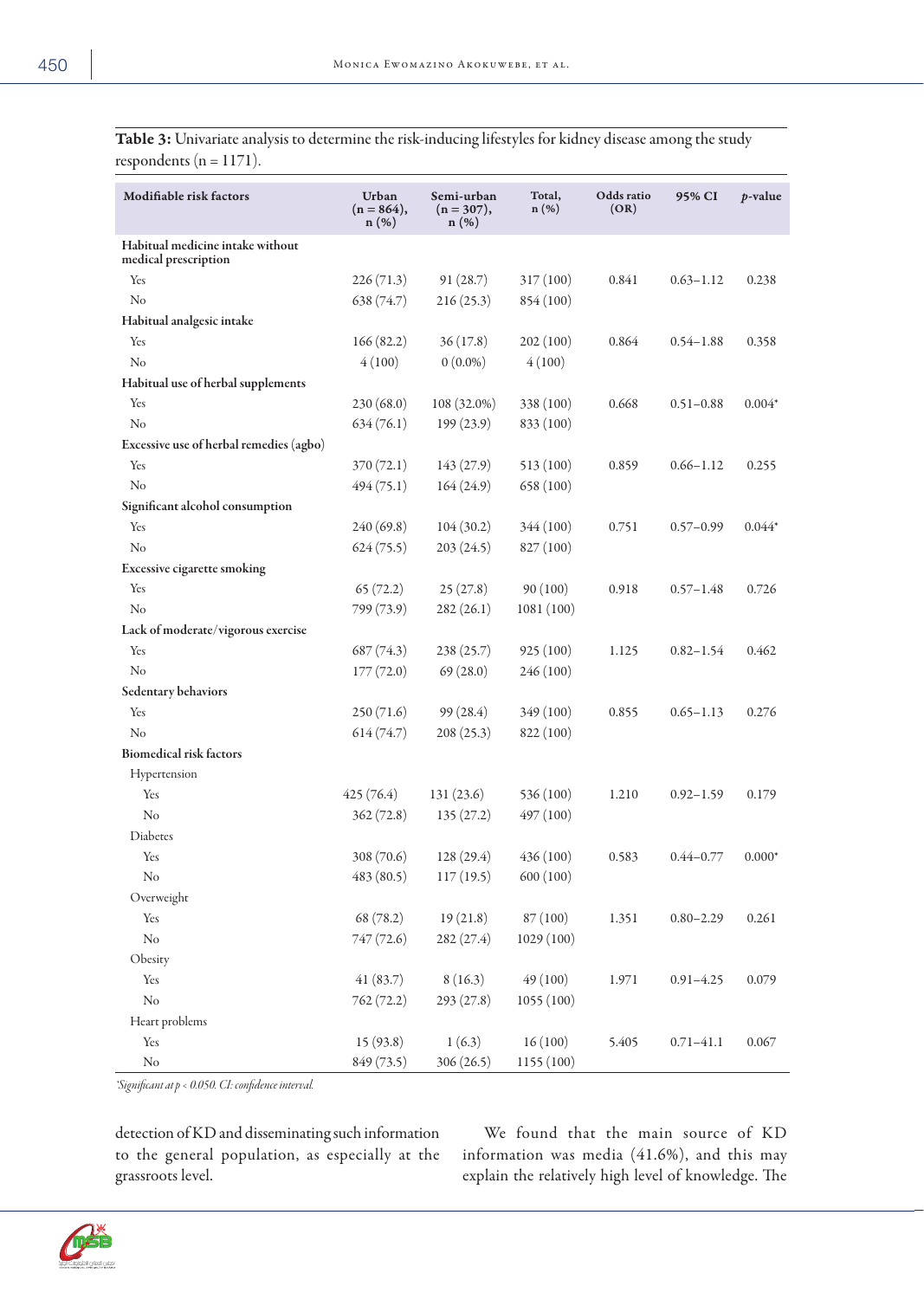| <b>Variables</b>         | Coefficient ( $\beta$ )  | Standard error           | Odds ratio (OR)          | $p$ -value               | 95% CI        |
|--------------------------|--------------------------|--------------------------|--------------------------|--------------------------|---------------|
| <b>Sex</b>               |                          |                          |                          |                          |               |
| Male                     | $\overline{\phantom{a}}$ | $\frac{1}{2}$            |                          | $\overline{\phantom{a}}$ |               |
| Female                   | $-0.208$                 | 0.132                    | 0.812                    | 0.114                    | $0.63 - 1.05$ |
| Age, years               |                          |                          |                          |                          |               |
| $< 20\,$                 | $\overline{\phantom{a}}$ | $\overline{\phantom{a}}$ | $\overline{\phantom{a}}$ | $\overline{\phantom{a}}$ |               |
| $20 - 29$                | $-0.445$                 | 0.260                    | 0.385                    | 0.087                    | $0.39 - 1.07$ |
| $30 - 39$                | $-0.289$                 | 0.232                    | 0.749                    | 0.214                    | $0.48 - 1.18$ |
| $40 - 49$                | 0.080                    | 0.228                    | 1.083                    | 0.727                    | $0.69 - 1.69$ |
| $50 +$                   | 0.050                    | 0.259                    | 1.052                    | 0.846                    | $0.63 - 1.75$ |
| <b>Educational level</b> |                          |                          |                          |                          |               |
| None                     | $\overline{\phantom{a}}$ | $\overline{\phantom{a}}$ | $\overline{\phantom{a}}$ | k,                       |               |
| Primary                  | $-1.002$                 | 0.612                    | 0.367                    | 0.102                    | $0.11 - 1.22$ |
| Secondary                | $-1.218$                 | 0.274                    | 0.296                    | $0.000*$                 | $0.17 - 0.51$ |
| Tertiary                 | $-0.430$                 | 0.143                    | 0.650                    | $0.003*$                 | $0.49 - 0.86$ |
| Marital status           |                          |                          |                          |                          |               |
| Single                   |                          |                          |                          |                          |               |
| Married                  | $-0.706$                 | 0.562                    | 0.494                    | 0.209                    | $0.16 - 1.48$ |
| Separated/divorced       | $-0.170$                 | 0.568                    | 0.844                    | 0.764                    | $0.28 - 2.57$ |
| Widowed                  | 1.447                    | 1.162                    | 5.250                    | 0.136                    | $0.58 - 5.08$ |
| Ethnic group             |                          |                          |                          |                          |               |
| Yoruba                   |                          | -                        |                          | $\overline{\phantom{a}}$ |               |
| Igbo                     | 0.386                    | 0.199                    | 1.471                    | 0.047                    | $0.99 - 2.17$ |
| Hausa                    | 0.438                    | 0.220                    | 1.549                    | $0.074*$                 | $1.14 - 2.39$ |
| Others                   | $-0.109$                 | 0.334                    | 0.897                    | 0.744                    | $0.78 - 1.72$ |
| Religion                 |                          |                          |                          |                          |               |
| Christianity             | $\overline{\phantom{a}}$ | $\overline{\phantom{a}}$ | $\overline{\phantom{a}}$ | $\overline{\phantom{a}}$ |               |
| Islam                    | $-1.660$                 | 1.040                    | 0.190                    | 0.110                    | $0.03 - 1.46$ |
| Traditional              | $-1.434$                 | 1.048                    | 0.238                    | 0.171                    | $0.03 - 1.86$ |
| Others                   | $-1.553$                 | 1.191                    | 0.212                    | 0.192                    | $0.02 - 2.18$ |
| <b>Employment status</b> |                          |                          |                          |                          |               |
| Working                  |                          |                          |                          |                          |               |
| Not working              | 0.164                    | 0.148                    | $1.178\,$                | 0.269                    | $0.88 - 1.57$ |
| Socioeconomic status     |                          |                          |                          |                          |               |
| Low                      | $\sim$                   | $\sim$                   | $\sim$                   | $\omega$                 | $\omega$      |
| Middle                   | $-0.131$                 | 0.157                    | 0.877                    | 0.405                    | $0.65 - 1.19$ |
| High                     | $-0.556$                 | 0.417                    | 1.518                    | 0.404                    | $1.01 - 2.29$ |
| Place of residence       |                          |                          |                          |                          |               |
| Urban                    | $\omega_{\rm c}$         | $\omega_{\rm c}$         | $\sim$                   | $\overline{\phantom{a}}$ | $\sim$        |
| Semi-urban               | 0.286                    | 0.145                    | 1.332                    | $0.048*$                 | $1.00 - 1.77$ |

|  |  |  |  |  |  |  |  |  |  |  |  |  | <b>Table 4:</b> Predictors of knowledge of kidney disease. |  |
|--|--|--|--|--|--|--|--|--|--|--|--|--|------------------------------------------------------------|--|
|--|--|--|--|--|--|--|--|--|--|--|--|--|------------------------------------------------------------|--|

*\*Significant at p < 0.050. CI: confidence interval.*

use of technology-based platforms may be effective in implementing health-related kidney programs in Nigerian communities where mobile health (mhealth) technologies have been adopted and used successfully in public health efforts related to maternal-child health, tuberculosis, and HIV. 38,39 Although the use of technology-based platforms for improving non-communicable diseases care in sub-Saharan African countries is not well established, our assessment of healthcare practices related to KD suggested that mobile phones would be a prospective and well-received means of facilitating such public health efforts. Emails may also be useful for health communication and education among certain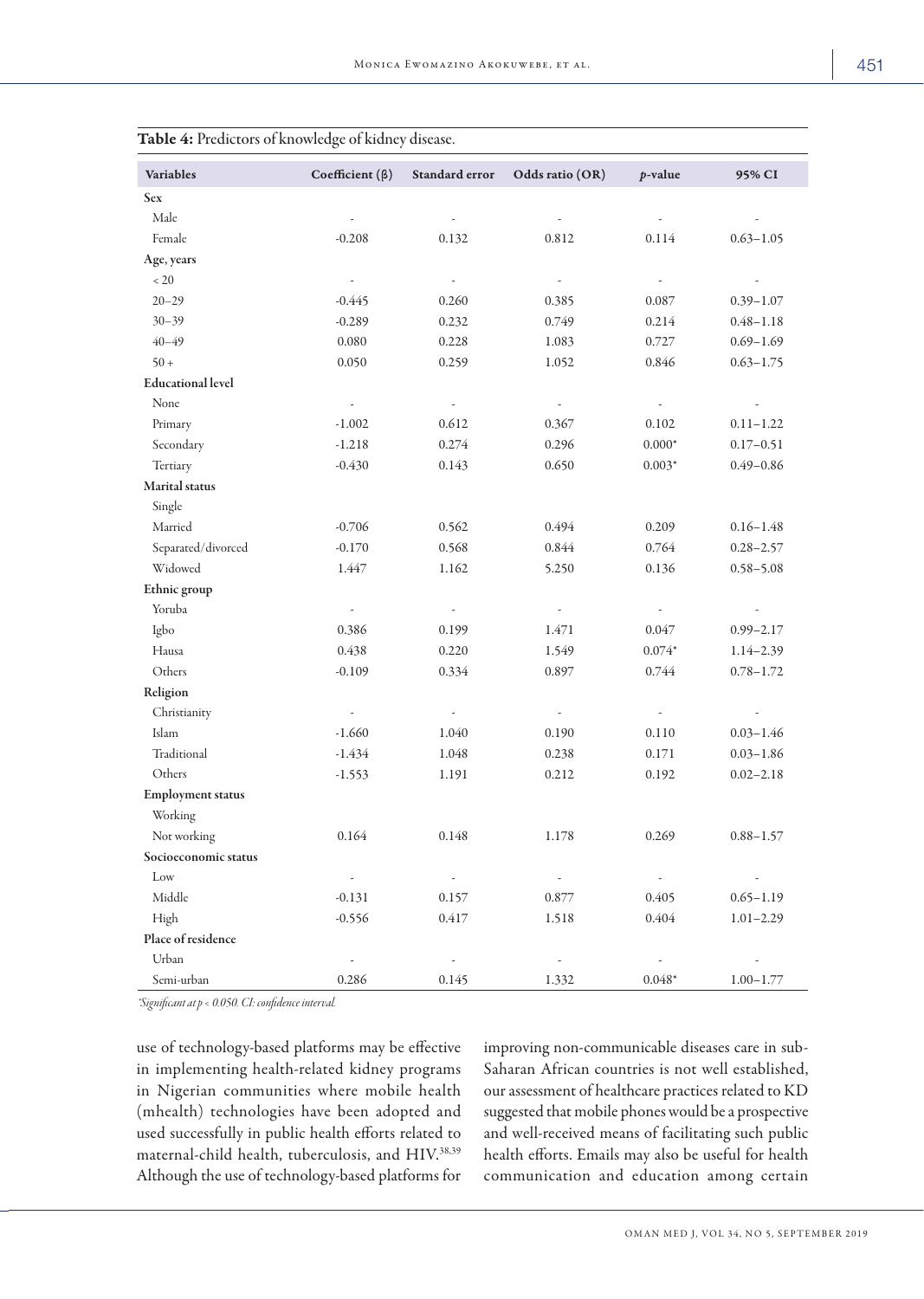populations in local urban settings where internet facilities can be found.<sup>40,41</sup>

In our study population, education and marital status had the strongest associations with the mean knowledge score for KD. In developed countries, the level of education is directly associated with better health outcomes in patients with KD, and education can moderate the effectiveness of interventions.<sup>42,43</sup> Thus, health knowledge is a key in aiding in the understanding of basic health information so that the right healthcare decisions can be made leading to better health outcomes. In developed countries, targeting high-risk populations with low levels of health knowledge has been proven to be effective in improving KD care as well as in adopting preventive modalities to reduce its risk factors.<sup>44,45</sup> In Nigerian rural communities, it is important to target high-risk individuals with low education and health literacy towards non-communicable diseases, including KD, which may allow for more efficient educational health programs and health interventions that may better account for disparities of health outcomes in urban and rural settings.

High level of education facilitates good discussion for preventive measures between health workers and persons that are most likely to be predisposed to kidney ailments.<sup>1,45</sup> Older respondents living in urban/semi-urban settings were associated with high knowledge levels of KD. Age and setting were characterized by a strong interest in learning about KD, as respondents were concerned about their socioeconomic status, health, and the social impact of being diagnosed with KD. Public health efforts aimed at improving knowledge of KD and reducing these concerns have been effective in other low-resource settings outside of developing nations of Africa, and our findings suggest that such efforts would also be well-received and implemented in health policy programs in Nigeria.<sup>36,46,47</sup>

The findings of this study showed a strong association between KD and habitual use of herbal supplements. Various authors have cited the habitual intake of herbal supplements and as a contributing factor to the increasing prevalence of CKD in Nigerian communities.48,49 However, the association in this study may be explained by the likelihood of biomedical risk factors, which may act concurrently with herbal supplement abuse to cause nephrotoxicity from aristolochic acid resulting in adverse kidney effects and toxicity from contaminants within the

extracts and has been implicated in the increasing prevalence of KD. 49,50 Similar reasons may explain the significant positive association found between KD and alcohol consumption in this study. This is in agreement with the findings of a previous study that found a significant association with alcohol consumption and renal impairment in the general population of South Korea.<sup>51</sup> On the contrary, some studies have reported no association between alcohol consumption and KD. 16,52

Habitual analgesic and medicine intake (without a medical prescription) were not found to be a risk factor for KD in this study. This is in agreement with previous studies.53,54 Similarly, analgesic use was not associated with KD. 55 In this study, excessive cigarette smoking was not associated with the development of KD, in contrast with findings that identified smoking as a major cardiovascular risk factor that promotes KD progression.2 Cigarette smoking is perceived in Nigerian communities as an antisocial habit with which the subjects possibly may not want to be identified. This may explain the non-significant association of cigarette smoking on the development of KD among our cohort.

In addition, lack of moderate/vigorous physical exercise and sedentary lifestyles did not have a significant association with kidney ailments in this study. This does not agree with the findings of many studies, in which simple exercise can help improve the health of individuals at risk of KD. Thus, sedentary behavior is an important risk factor for diabetes, hypertension, and obesity and are predisposing factors for kidney damage if left untreated or unmanaged.2,16,18,56 Unlike earlier studies from Nigeria that reported an association between KD and hypertension, overweight, obesity, and heart problems,<sup>2,16,18</sup> no such association was found in this study. This may be due to a high negative self-reported response rate arising from the respondents having inadequate health information about biomedical risk factors for the development of KD. This study also demonstrated that urgent attention needs to be paid to risk factors for KD and to bring about behavioral health modification interventions to address the rising prevalence of KD risk factors and its slow consequence on the progression of kidney challenges. This need is driven by the inadequate knowledge by the general population of the negative outcome of risk factors on the kidney.

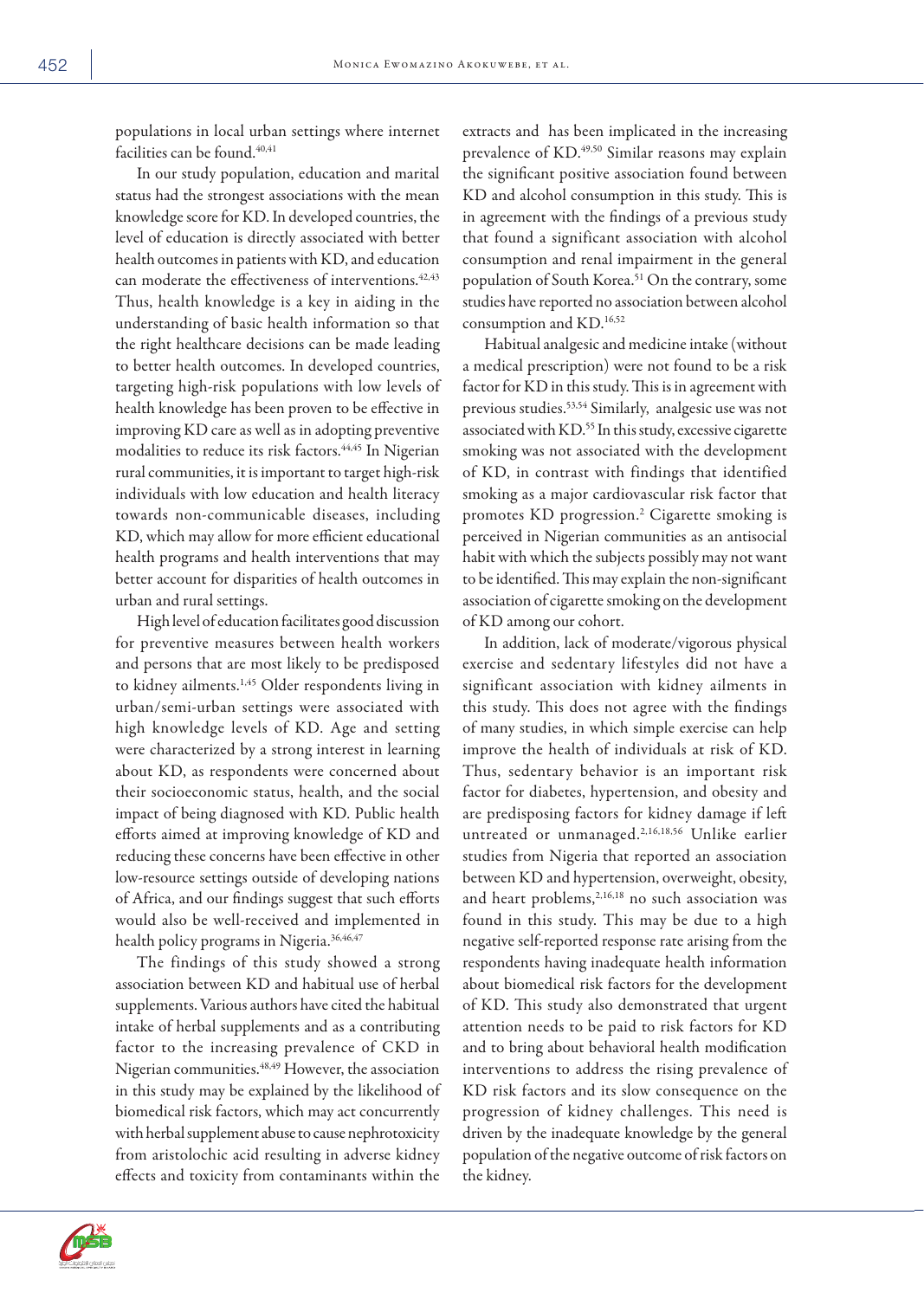Participants showed poor recognition of the underlying modifiable and biomedical risk factors (risk-inducing lifestyles). Based on that, negative attitudes towards risk-inducing lifestyles were mostly based on the fact that most respondents showed 'denial of medical reality' and a misconception about the interconnected kidney risk factors that affect people's health. Misconceptions and 'denial of medical reality' may influence individuals' predisposition not to engage in healthy lifestyles, and even to seek medical attention if signs or symptoms are not noticed. This finding was applicable in many health diseases and medical conditions such as cardiovascular disease, breast cancer, and heart disease.2,16,57 Also, wrong assumptions about KD predisposing factors, signs and symptoms, disease stage, and related management plan may account for reasons why individuals with kidney challenges present late to medical facilities. Previous studies have shown positive development in health outcomes among populations who receive appropriate health knowledge.36,47 Health interventions aimed at changing misconceptions and improving perceived susceptibility will enhance adoption of healthy practices towards dealing with chronic illnesses, KD inclusive. Therefore, health education about kidney functions, KD-related risk factors, and the benefits of early screening should be encouraged.

Ethnic group (Hausa) and place of residence (semi-urban) were independently associated with decreased odds of KD knowledge. Similarly, female sex, age (20–29 and 30–39 years), marital status (married and separated/divorced), other ethnic groups, and socioeconomic status were associated with negative non-significant decreased odds of KD knowledge. While religion and education (primary) have negative non-significant increased odds of KD knowledge. Hence, those with secondary education have negative significant increased odds of KD knowledge and negative significant decreased odds of KD knowledge with those that have tertiary education. Hence, the findings on the demographic factors with negative odds showed the absence of KD knowledge, which implied that those demographic factors do not predict KD knowledge. But their association with other risk factors are likely to incline an individual to seek adequate KD knowledge. Emphasis should, therefore, be placed on community health intervention programs tailored towards improving Nigerian populations' knowledge

and awareness on the increased tendency to develop KD that are usually associated with risk-inducing lifestyles if left unmodified or unmanaged.

Our study was limited by its cross-sectional nature, where participants were visited only once to gather data. The knowledge of KD was self-reported, and so the concern of recall bias is of significance. Given the cross-sectional nature of our study, we suggest further prospective longitudinal studies about the association between the knowledge of KD and its sociodemographic determinants. We used a quantitative tool to assess knowledge and sociodemographic determinants in our survey. This approach may pose some methodological problems in obtaining the necessary information for this study. In addition, the study did not include a question as to whether or not the participating respondents with KD risk factors had routine medical care or not. This omission should be considered in future surveys.

The strength of our study, however, is the multi-stage systematic sampling method, and to a large extent a good coverage of the urban and semi-urban places of residence where the study was carried out. The sample of the respondents who participated in the survey is large, and allows robust analysis of the topic. Our community-based study found a relationship between knowledge of KD and its sociodemographic determinants. To the best of our knowledge, previous similar studies have been hospital-based. The study addressed a topical issue, considering its impact on the public health of Nigerian populations, and intended to attract the interest of not only investigators but also health policymakers.

## CONCLUSION

The study achieved the aim of evaluating the Nigerian population's knowledge of KD and its relation to social determinants. Although the results indicated that most participants have knowledge of KD, the majority were found to engage in riskinducing lifestyles as a result of poor recognition of linking their lifestyles to KD development. At-risk individuals (i.e., individuals with biomedical risk factors) are not adequately informed regarding their increased risk for developing KD. A concerted effort should be made to improve the level of knowledge and awareness among the population with a view to a better understanding of the burden of KD and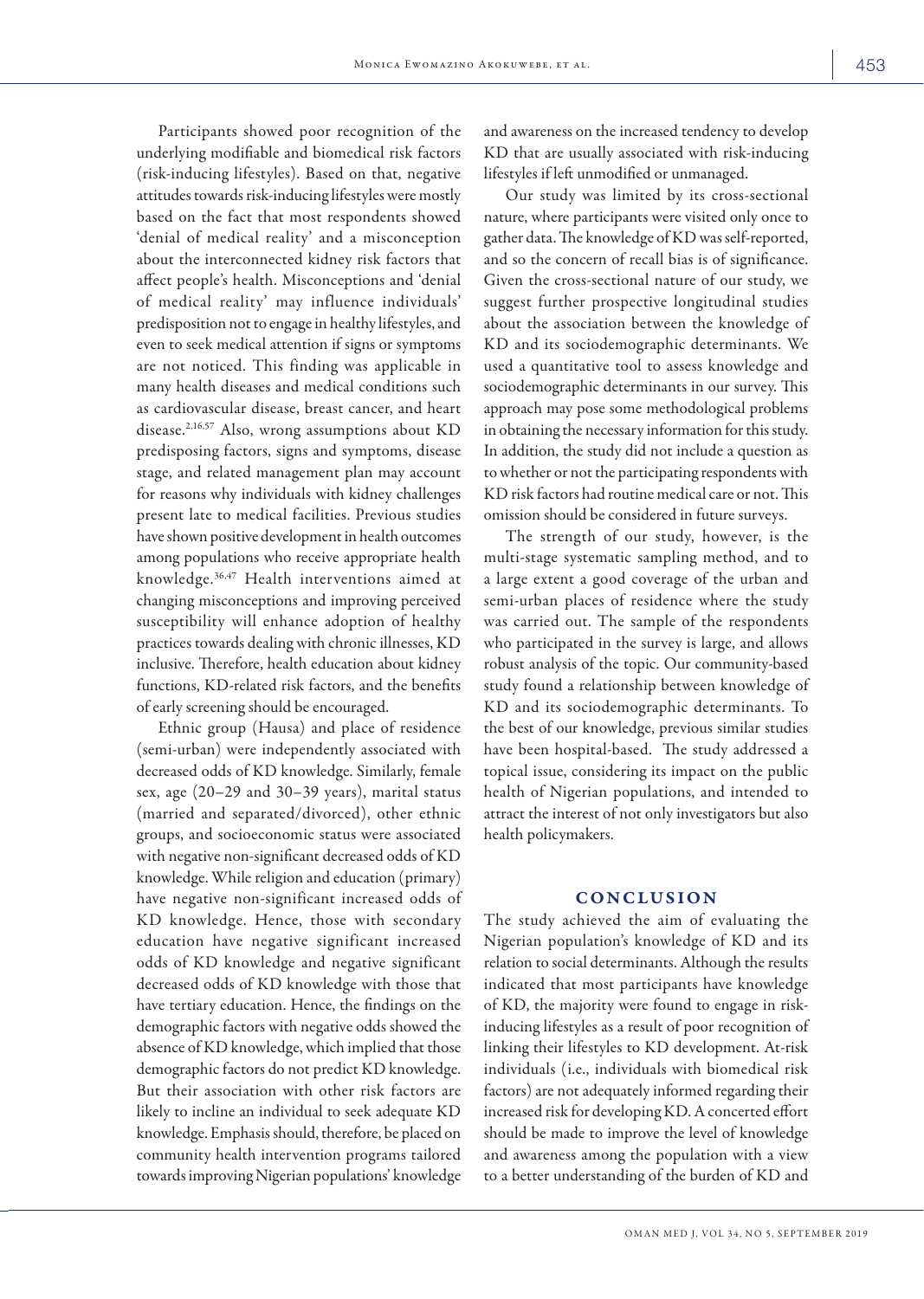the solutions to reduce the burden of its related risk factors in their communities. KD should be discussed in public places with anyone with modifiable risk factors and health conditions of KD. Screening programs should incorporate more community awareness talks to raise people's understanding of the benefits of kidney organ routine check-up, and modification of unhealthy behaviors that will lead to desirable health outcomes. Using this approach will minimize kidney health problems. Health demographers and public health practitioners should assist in planning and designing community health interventional programs that help educate people on health issues such as KD. An important implication for policy development of this study is engaging in multidisciplinary intervention programs, including medical doctors and other non-health professionals. Health demographers and public health practitioners take cognizance of the interplay of culture and the role individuals' characteristics play, especially among high-risk individuals for KD. Another application for policy development is to provide financed improved health insurance services that will cover early detection and regular routine screening/ check-ups for KD. This must be recognized as a priority area for Nigerian governments, given that an average Nigerian engages in self-management and treatment of health problems, acute or chronic (KD inclusive), with poverty standing as an obstacle for seeking medical attention.

#### *Disclosure*

The authors declared no conflicts of interest. Funding for this research was received from the URC Postdoctoral Fellowships, South Africa; the National Research Foundation, South Africa; the DST-NRF Centre of Excellence in Human Development, South Africa; the William and Flora Hewlett Foundation; and the National Institute for the Humanities and Social Sciences Funding for Research, Johannesburg, South Africa (Grant no. A0060498).

#### *Acknowledgements*

The authors gratefully acknowledge the support of the Wits Demography and Population Studies Programme, Schools of Public Health and Social Sciences, Faculties of Health Sciences and Humanities, University of the Witwatersrand, Johannesburg, South Africa.

#### references

- Kidney Disease Improving Global Outcomes (KDIGO). KDIGO 2012 clinical practice guideline for the evaluation and management of chronic kidney disease. Kidney Int Suppl 2013 Jan;3:1-150.
- 2. Oluyombo R, Ayodele OE, Akinwusi PO, Okunola OO, perception of chronic kidney disease in a rural community

of South-West Nigeria. Niger J Clin Pract 2016 Mar- Apr;19(2):161-169.

- 3. Bello AK, Levin A, Tonelli M, Okpechi IG, Feehally J, Harris D, et al. Assessment of global kidney health care status. JAMA 2017 May;317(18):1864-1881.
- Grams ME, Juraschek SP, Selvin E, Foster MC, Inker LA, Eckfeldt JH, et al. Trends in the prevalence of reduced GFR in the United States: a comparison of creatinineand cystatin C-based estimates. Am J Kidney Dis 2013 Aug;62(2):253-260.
- 5. Hill NR, Fatoba ST, Oke JL, Hirst JA, O'Callaghan CA, Lasserson DS, et al. Global prevalence of chronic kidney disease—a systematic review and meta-analysis. PLoS One 2016 Jul;11(7):e0158765.
- Zhang QL, Rothenbacher D. Prevalence of chronic kidney disease in population-based studies: systematic review. BMC Public Health 2008 Apr;8:117.
- 7. Ulasi IU, Ijoma CK, Onodugo OD, Arodiwe EB, Ifebunandu AN, Okoye JU. Towards prevention of chronic kidney disease in Nigeria: a community-based study in Southeast Nigeria. Kidney Int Suppl 2013;3(2):195-201.
- 8. Stanifer JW, Jing B, Tolan S, Helmke N, Mukerjee R, Naicker S, et al. The epidemiology of chronic kidney disease in sub-Saharan Africa: a systematic review and meta-analysis. Lancet Glob Health 2014 Mar;2(3):e174-e181.
- 9. Jha V, Garcia-Garcia G, Iseki K, Li Z, Naicker S, Plattner B, et al. Chronic kidney disease: global dimension and perspectives. Lancet 2013 Jul;382(9888):260-272.
- 10. Ulasi II, Ijoma CK. The enormity of chronic kidney disease in Nigeria: the situation in a teaching hospital in South-East Nigeria. J Trop Med 2010;2010(Mar):501957.
- 11. Adetuyibi A, Akinsaya JB, Onadeko BO. Analysis of the causes of death on the medical wards of the UCH Ibadan over a 14yr period (1960-1973). Trans R Soc Trop Med Hyg 1976;70(5-6):466-473.
- 12. Alebiosu CO, Ayodele OE. The global burden of chronic kidney disease and the way forward. Ethn Dis 2005;15(3):418-423.
- 13. Oviasu E, Oviasu SV. Urinary abnormalities in asymptomatic adolescent Nigerians. West Afr J Med 1994 Jul-Sep;13(3):152-155.
- 14. Amira O, Sokunbi D, Sonibare A, Sokunbi A, Finnih O. Risk factors for chronic kidney disease: report of a preventive screening programme conducted in an unselected urban population in South west Nigeria. Trp J Nephron 2007 Dec;2(2):81-87.
- 15. Mathers CD, Loncar D. Projections of global mortality and burden of disease from 2002 to 2030. PLoS Med 2006 Nov;3(11):e442.
- 16. Afolabi MO, Abioye-Kuteyi AE, Arogundade FA, Bello IS. practice population. S Afr Fam Pract 2009;51(2):132-137.
- 17. Ijoma C, Ulasi I, Ijoma U, Ifebunandu N. High prevalence of anemia in predialysis patients in Enugu, Nigeria. Nephrology Reviews 2010 Jul;2(2):e14.
- 18. Okwuonu CG, Chukwuonye II, Adejumo OA, Agaba EI, Ojogwu LI. Prevalence of chronic kidney disease and its risk factors among adults in a semi-urban community of South-East Nigeria. Niger Postgrad Med J 2017 Apr- Jun;24(2):81-87.
- 19. Obrador GT, García-García G, Villa AR, Rubilar X, Olvera N, Ferreira E, et al. Prevalence of chronic kidney disease in the Kidney Early Evaluation Program (KEEP) México and comparison with KEEP US. Kidney Int Suppl 2010 Mar;(116):S2-S8.
- 20. Janz NK, Becker MH. The health belief model: a decade later. Health Educ Q 1984;11(1):1-47.
- 21. Coresh J, Byrd-Holt D, Astor BC, Briggs JP, Eggers PW, Lacher DA, et al. Chronic kidney disease awareness, prevalence, and trends among U.S. adults, 1999 to 2000. J Am Soc Nephrol 2005 Jan;16(1):180-188.
- 22. White SL, Polkinghorne KR, Cass A, Shaw J, Atkins RC,